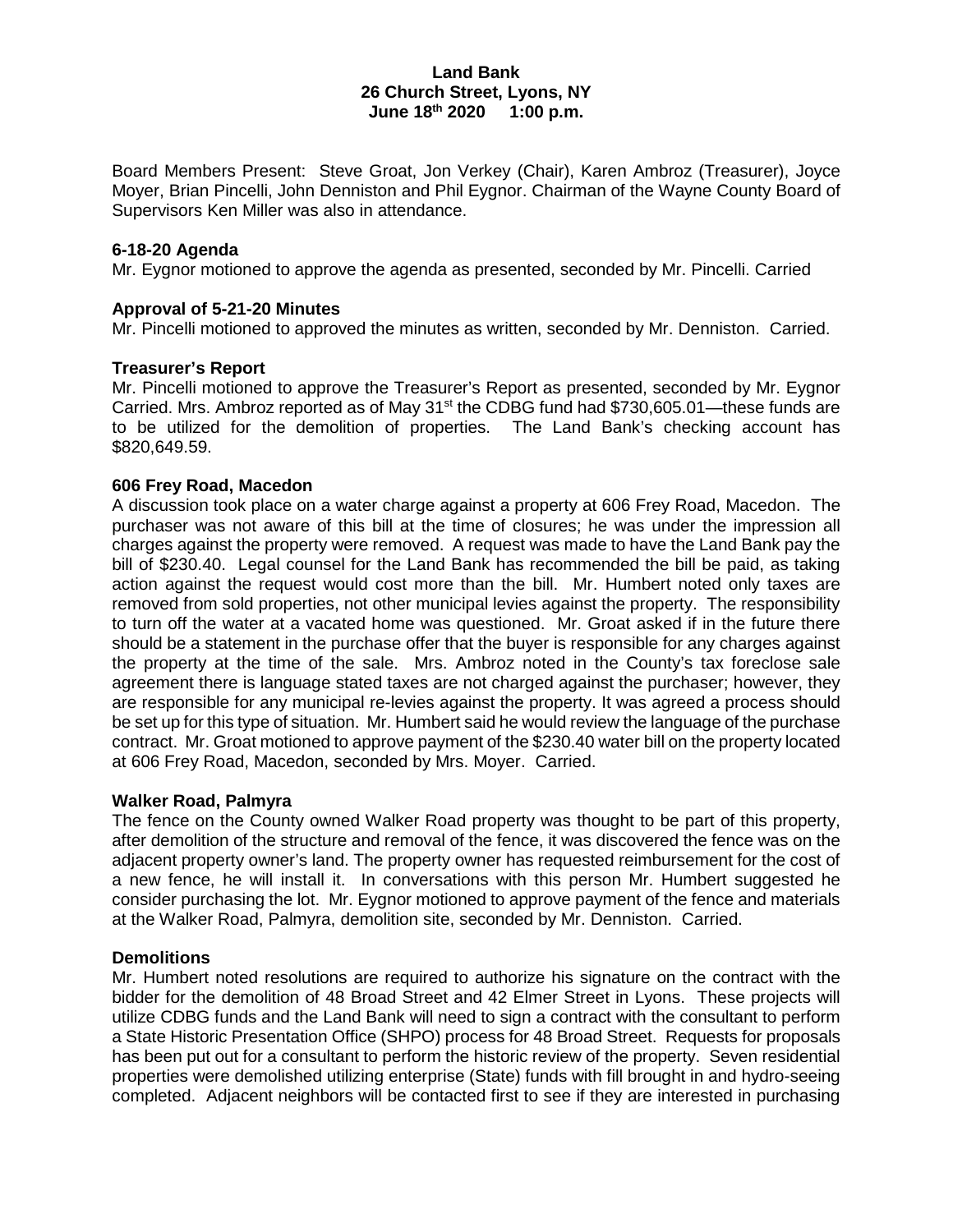the vacant lots. Mr. Pincelli said he wants to see remaining CDBG funds utilized on Land Bank projects; these Federal funds can only be used for specific purposes and if not utilized in a certain timeframe will need to be returned. Mr. Groat motioned to approve the signing of contract related to the demolition of buildings at 48 Broad Street and 42 Elmer Street in Lyons, Mr. Eygnor second. Carried.

## **Purchase Offers**

A \$500 purchase offer was received for the vacant lot at 8561 Ridge Road East in Sodus from an adjacent property owner. The Land Bank demolished the structure on this site. The purchaser is responsible to pay all closing costs. Mrs. Ambroz suggested if this sale goes through the two properties be merge on the tax map. Mr. Groat motioned the property at 8561 Ridge Road, Sodus, be sold for \$500, Mrs. Ambroz second. Carried.

## **Board Vacancy**

Mr. Humbert noted there are now two vacancies on the Land Bank Board after Amber Roberts's resignation. He requested current Board members seek out individuals that would be an asset to the Board. It would be good if a person with a real estate or code enforcement background would volunteer to be on the Board.

## **Web Site**

The web page for the Land Bank has been improved with assistance from the County's IT Department. Mr. Humbert requested Board members review the site. He will be placing before and after photographs of demolition projects.

## **DEC Agreement**

Mr. Humbert reported the Land Bank and County have negotiated a Memorandum of Understanding with the State Department of Environmental Conservation relating to Land Bank and County liability for properties with environmental concerns; the agreement significantly limits the liability for both the County and Land Bank.

#### **Former Sodus Hotel**

Options for the removal of this structure and future use of the site have been reviewed with Land Bank Board members and Town/Village Officials. Land Bank ownership of the property was discussed as a possible option to facilitate the project; it is not known if there is contamination on the site. This is an eye sore in the Village of Sodus. John Morell is working with attorneys and the current owner related to this property.

#### **2020 Tax Foreclosure**

The County extended the tax due date until July  $31<sup>st</sup> 2020$ . Some properties that are currently on the tax foreclosure list have been identified for possible transfer to the Land Bank. The Land Bank has an interest in taking up to 20 properties from the list this year; however, that number will depend on the type of rehabilitation the structures will need of it they will be demolished. After the County is made whole on taxes owed on sold properties, the remaining proceeds from the tax foreclosure auction are transferred to the Land Bank. An updated list of proposed tax foreclosure properties will be made available at the next Board meeting. Mr. Groat stated there is an individual interested in purchasing a property in the Village of Clyde that is in Section 8. The owner of the property cannot be found. He questioned how a sale could proceed. Mr. Pincelli said the Village could eminent domain the property.

# **Land Bank Funding**

Mr. Humbert met with the County's Finance Committee last week to discuss funding of the Land Bank. Following a lengthy discussion with that Committee regarding the annual appropriation of